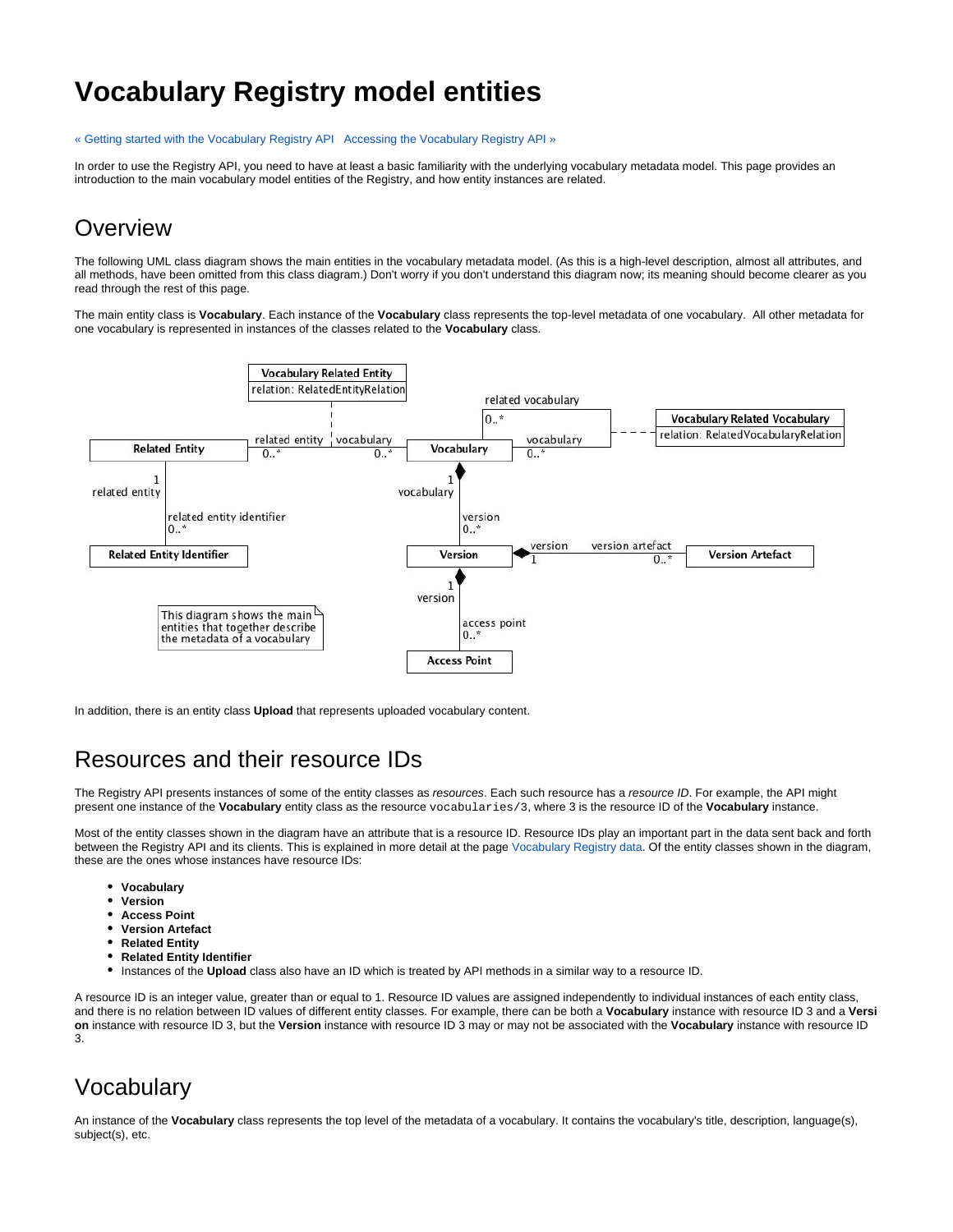An instance of the **Vocabulary** class has a status: either published, deprecated, or draft. At any one time, a particular vocabulary may exist as just one instance (with any of the three status values), or as two instances with different status values: either published and draft, or deprecated and draft. (In particular, a vocabulary may not have both a published and deprecated instance at the same time.)

#### Version

An instance of the **Version** class represents one version of a vocabulary. (You can think of a version as a particular "release" of the vocabulary's data.) The **Version** instance contains the version's title, version notes, etc.

In the class diagram, there is a line between the **Vocabulary** and **Version** classes, annotated with "1" at the **Vocabulary** end, and "0..\*" at the **Version** end. These values are multiplicities. In this case, every **Vocabulary** instance is related to 0 or more **Version** instances. Conversely, any **Version** instance is related to exactly 1 **Vocabulary** instance.

In addition, the **Vocabulary** end of the line is annotated with a filled-in diamond. This makes explicit the link between the lifetimes of **Version** instances and their corresponding **Vocabulary** instance. A **Version** instance can not exist independently; it always belongs to one, and only one **Vocabulary** instance. if the **Vocabulary** instance is deleted, so are all of its associated **Version** instances. (The UML terminology for this concept and notation is compo sition.)

### Access Point

An **Access Point** is a means of "access" to the vocabulary data belonging to a **Version**. For example, an access point may be an external web page, or a direct download link. For each **Access Point** belonging to a **Version**, there will be at least one link associated with that **Version** on the vocabulary's Portal view page. (In the case of an **Access Point** of type sesameDownload, there will be one link for each supported RDF format.)

Every **Access Point** has an attribute source, which indicates its origin:

- For some types of access point, the Portal or API user may directly request the creation of an access point by specifying it when adding/updating a vocabulary. These have source = user.
- For some types of access point, the system is responsible for creation of some instances. These have source = system.

Please note that the multiplicity "0..\*" shown on the line between **Version** and **Access Point** reflects the fact that there are circumstances in which, at least conceptually, a Version instance may be temporarily without any access points. (This can happen during workflow processing.) However, in general, it is a rule of the Registry that every **Version** have at least one **Access Point**.

## Related Entity

A **Related Entity** is a party, service, or external vocabulary (i.e., a vocabulary not hosted in RVA), that may have a relationship with a vocabulary. For example, a person or organisation who publishes a vocabulary would be represented as a **Related Entity** of type party.

A **Related Entity** instance contains the related entity's title, e-mail address, etc.

In the Registry, **Related Entity** instances are created, updated, and deleted independently from **Vocabulary** instances. To be specific: there is no Registry API method to create, update, or delete a **Vocabulary** and a **Related Entity** at the same time. The Portal CMS manages this for users by making the appropriate API calls to the Registry. (The Portal does not have a separate facility to add/edit/delete related entities apart from the related entity modal dialog provided on the vocabulary CMS page.) If you are using the API in your own program, this is something you may need to pay attention to.

#### Related Entity Identifier

A **Related Entity** may have identifiers associated with it. A **Related Entity Identifier** contains the identifier's type and value. Supported types include DOI, ORCID, URI, etc. Identifier values are constrained in a type-specific way; for example, if the type is DOI, the value must begin with "10.".

## Vocabulary Related Entity

**Vocabularies** are related to **Related Entities** via instances of an "association class", shown in the diagram as **Vocabulary Related Entity**. The basis of the association between any **Vocabulary** instance and an associated **Related Entity** instance is the relation, whose values are instances of an enumerated type **Related Entity Relation**.

Each **Related Entity** may be associated with any number of vocabularies. Conversely, it is a rule of RVA that every vocabulary must be associated with at least one **Related Entity** that is a party, where there is the relationship publishedBy between the vocabulary and the **Related Entity**.

## Vocabulary Related Vocabulary

The RVA entity model distinguishes between relationships between a **Vocabulary** and some other vocabulary not hosted in RVA, and with other **Vocabula ry** instances that are hosted in RVA. In the Portal CMS, the two different types are shown as "External Vocabulary" and "Internal Vocabulary".